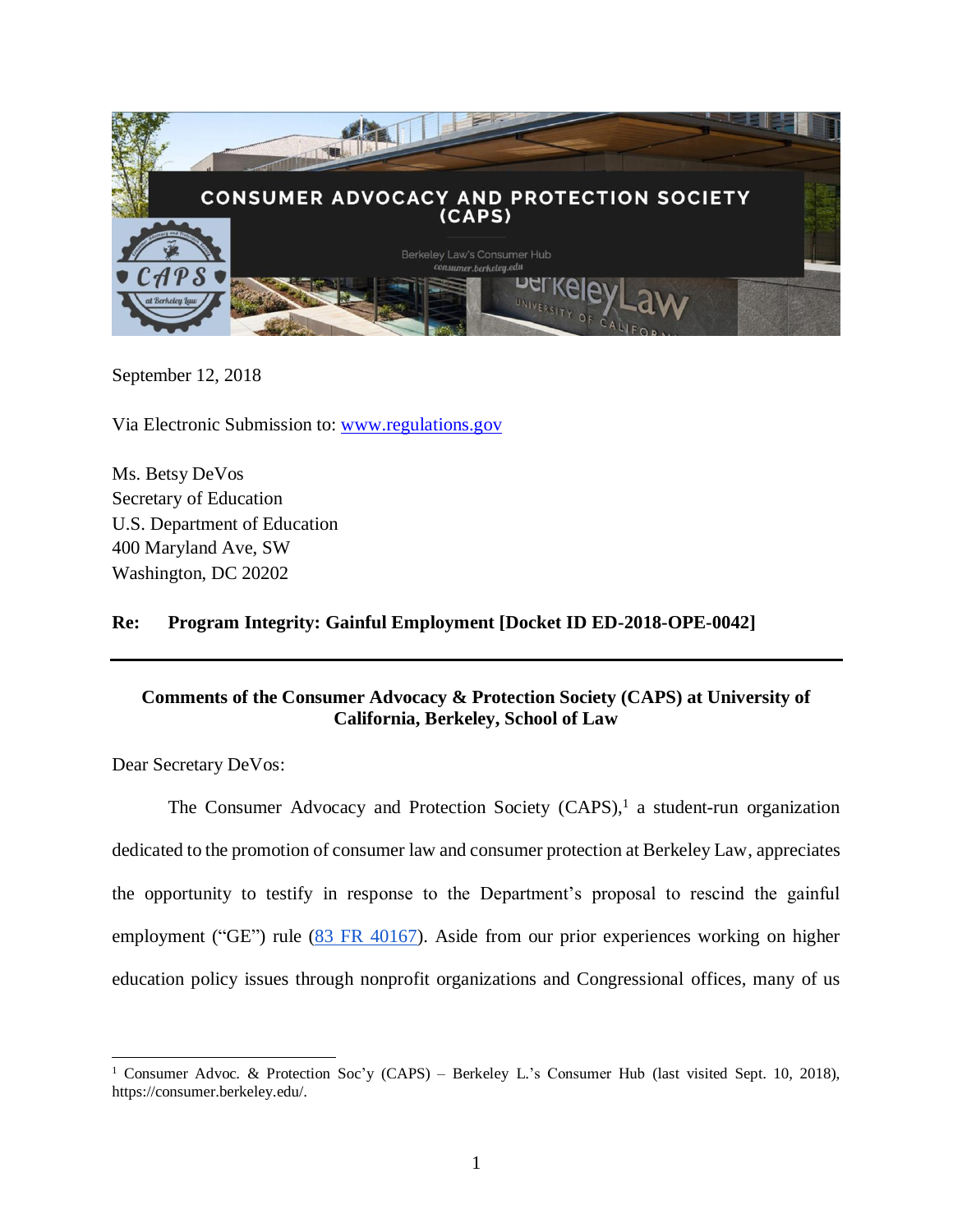have also worked as clinical students or volunteers in the East Bay Community Law Center'[s](https://consumer.berkeley.edu/crw/) Consume[r](https://ebclc.org/about/the-work/economic-security-opportunity/consumer-justice/) Rights Workshop<sup>2</sup> and/or Consumer Justice Clinic,<sup>3</sup> which are legal clinics of the UC Berkeley School of Law that provide legal services to low-income consumers, including borrowers of student loans and former students at failed schools like Corinthian Colleges and ITT Tech. We believe our experience working directly with students as consumers can provide valuable insight into how the Department's GE regulations interact with student borrowers on the ground in a concrete way.

#### **Introduction**

We have serious concerns about the Department's proposal to rescind current GE regulations and make three arguments against their rescission. First, the validity of current GE regulations is well-supported, not only by academic research but also by judicial analysis. Second, the existing data on debt-to-earnings ("D/E") rates under GE regulations support keeping the rules in place to protect students. Third, the proposed rulemaking undermines protections for student borrowers. In sum, we believe that the Department's proposal to rescind current GE rules lacks evidence-based justification, and thus, we believe that the current GE rules should remain in place.

#### **I. The Validity of Current GE Regulations is Well-Supported.**

 $\overline{a}$ 

The Department asserts that the D/E rates are based on inappropriate metrics and should therefore be considered invalid.<sup>4</sup> This claim is a serious misinterpretation of academic research. In Sandy Baum and Saul Schwartz's report that led to the Department's adaptation of the D/E rates,

<sup>2</sup> *Consumer Rights Workshop*, Consumer Advoc. & Protection Soc'y (CAPS) – Berkeley L.'s Consumer Hub (last visited Sept. 10, 2018), https://consumer.berkeley.edu/crw/.

<sup>3</sup> *Consumer Justice & General Clinic*, E. Bay Cmty. L. Ctr. (last visited Sept. 10, 2018), https://ebclc.org/about/thework/economic-security-opportunity/consumer-justice/.

<sup>4</sup> Program Integrity: Gainful Employment, 83 Fed. Reg. 40167 (proposed Aug. 14, 2018) (to be codified at 34 C.F.R. 600, 668), https://www.federalregister.gov/d/2018-17531/p-15.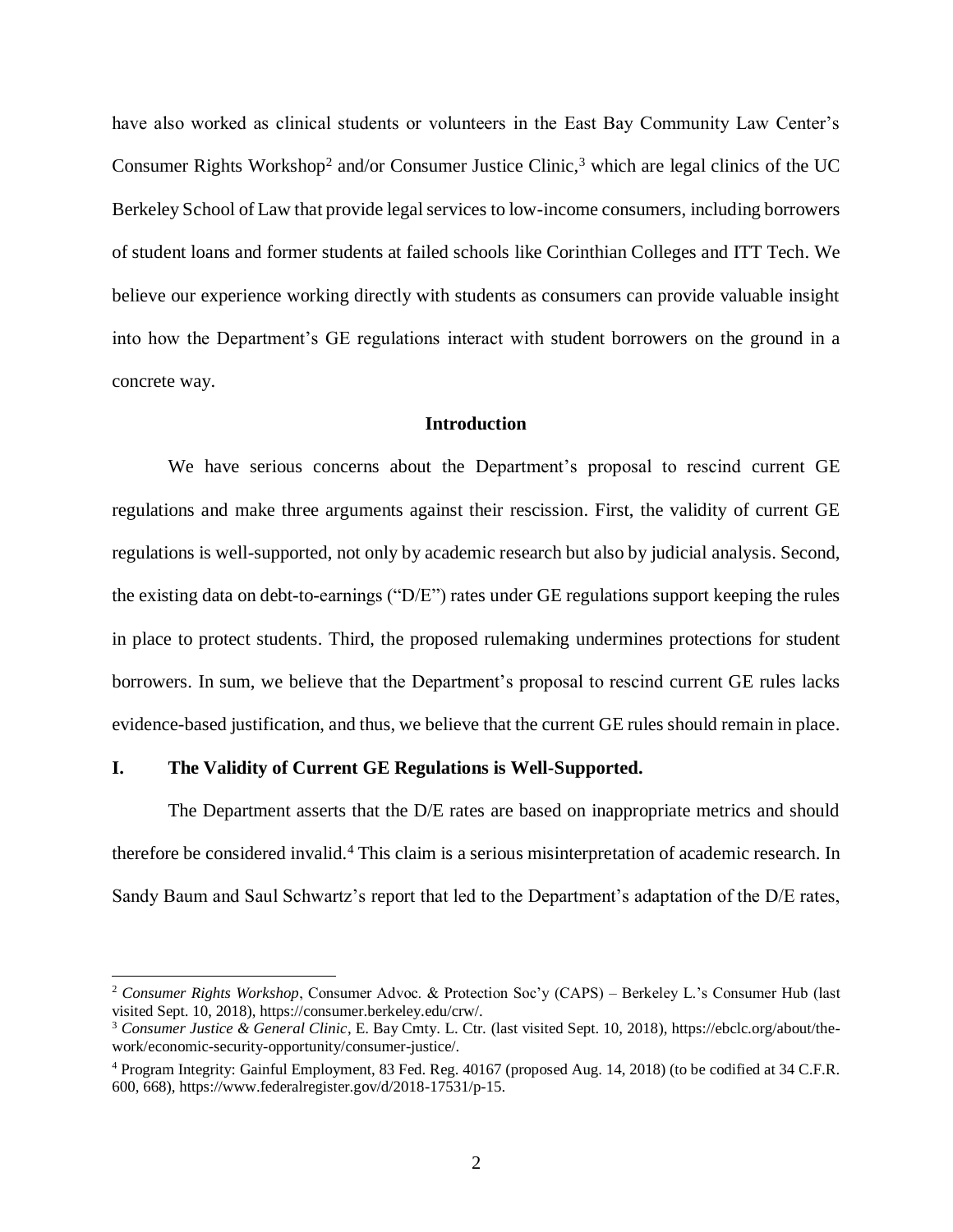<span id="page-2-0"></span>the authors acknowledge that the eight percent of income threshold was adapted from the mortgage industry, where such a figure had long been held as the standard calculation for a reasonable debt burden.<sup>5</sup> The authors further point out that "[d]iscussions of appropriate student debt levels frequently ignore the other debts that former students are likely to incur."<sup>6</sup> According to data from the 2002 *National Student Loan Survey* by Nellie Mae, over a third of borrowers reported having monthly payments greater than \$1,000 on debt other than for education.<sup>7</sup> When it came to debt for education alone, the survey found that higher D/E rates were associated with increased feelings of anxiety about student borrowers' perceived debt burden: those with D/E rates between seven and eleven percent "began to express discomfort," while rates above seventeen percent "created a significantly higher burden."<sup>8</sup> Thus, the authors concluded that eight percent represents an "objective indicator" that can be reasonably estimated for each borrower.<sup>9</sup> Contrary to the Department's assertion and as the authors themselves have recently argued, the research, in fact, suggests support for an even stricter standard than the current  $D/E$  rates, rather than invalidation of their use as an accountability measure.<sup>10</sup>

<sup>5</sup> Sandy Baum & Saul Schwartz, *How Much Debt Is Too Much: Defining Benchmarks for Manageable Student Debt*, THE COLLEGE BOARD 2 (2006), [h](https://files.eric.ed.gov/fulltext/ED562688.pdf)ttps://files.eric.ed.gov/fulltext/ED562688.pdf.

<sup>6</sup> *Id*.

<sup>7</sup> *Id*. at 3.

<sup>8</sup> *Id.* at 10; *see also* Sandy Baum & Marie O'Malley, *College on Credit: How Borrowers Perceive Their Education Debt*, 33 J.STUDENT FINANCIAL AID 7–19, 13 (2003), http://publications.nasfaa.org/jsfa/vol33/iss3/1.

<sup>9</sup> Baum & Schwartz, *supra* not[e 5,](#page-2-0) at 4.

<sup>&</sup>lt;sup>10</sup> Sandy Baum, *DeVos misrepresents the evidence in seeking gainful employment deregulation*, URBAN INSTITUTE (Aug. 22, 2018), https://www.urban.org/urban-wire/devos-misrepresents-evidence-seeking-gainful-employmentderegulation [https://perma.cc/A3LV-U82K].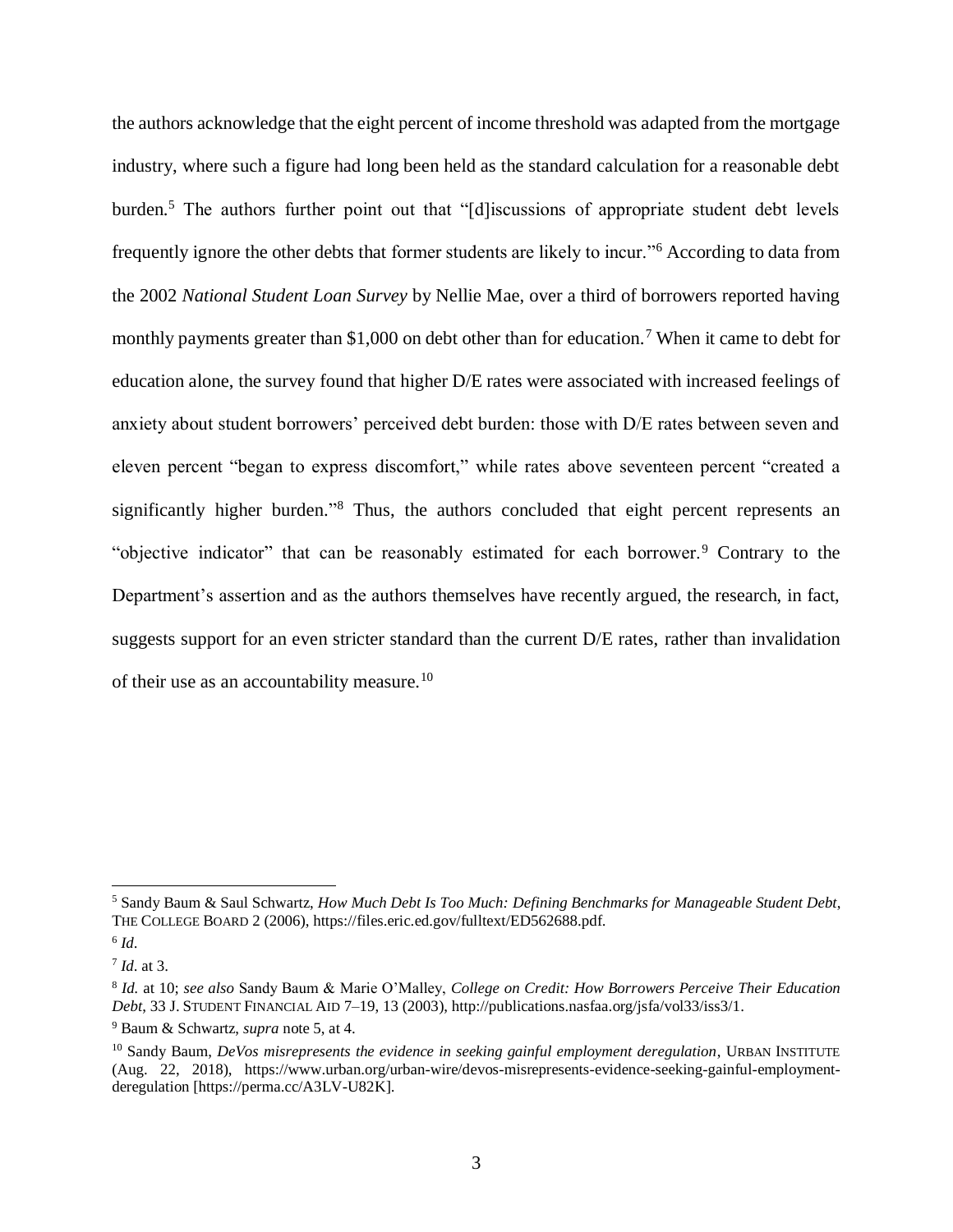Beyond statistical analysis, the fact remains that these metrics have been upheld after ample

judicial review.<sup>11</sup> In 2012, the district court in *Association of Private Sector Colleges &* 

*Universities v. Duncan* held that:

The debt-to-income standards were based upon expert studies and industry practice—objective criteria upon which the Department could reasonably rely. That some commenters criticized those standards does not invalidate the rule, but only places a burden on the Department to respond to that criticism. The Department did so. The debt to income standards were the product of a "rational connection between the facts found and the choice made," and the [Administrative Procedure Actl demands no more.<sup>12</sup>

The court notes that the D/E rates were based on "expert studies and industry practice,"

while highlighting the fact that the Department had indeed met the imperative for responding to

critique of the metrics. Likewise, in 2015, the district court in *Association of Proprietary Colleges* 

*v. Duncan* concluded that the Department's GE rules (including the D/E rates) were the product of

"reasoned decisionmaking:"<sup>13</sup>

[APC's] argument mischaracterizes the GE Rules and the findings on which they are based. It is true that eight percent "has been a fairly common mortgageunderwriting standard." It is equally true, however, that "the 8 percent cutoff has long been referred to as a limit for student debt burden," and DOE not only cites to at least four studies that have accepted this standard in the context of student debt, but refers also to various states—and the National Association of Student Financial Aid Administrators—that have established their own student loan debt guidelines based on the eight percent threshold. Similarly, economists on which DOE relied in promulgating the GE Rules "proposed a benchmark for a manageable debt level of not more than 20 percent of discretionary income," having concluded that a higher ratio would be "unreasonable under virtually all circumstances." The annual earnings and discretionary income thresholds, in other words, "were based upon expert studies and industry practice—objective criteria upon which the Department could reasonably rely."<sup>14</sup>

<sup>11</sup> *See* Ass'n of Private Sector Colleges & Univs. v. Duncan, 870 F. Supp. 2d 133 (2012); Ass'n of Proprietary Colleges v. Duncan, 107 F. Supp. 3d 332 (2015).

<sup>&</sup>lt;sup>12</sup> Ass'n of Private Sector Colleges & Univs., 870 F. Supp. 2d at 153–54 (2012) (citations omitted).

<sup>13</sup> Ass'n of Proprietary Colleges, 107 F. Supp. 3d at 368 (2015).

<sup>14</sup> *Id.* at 366.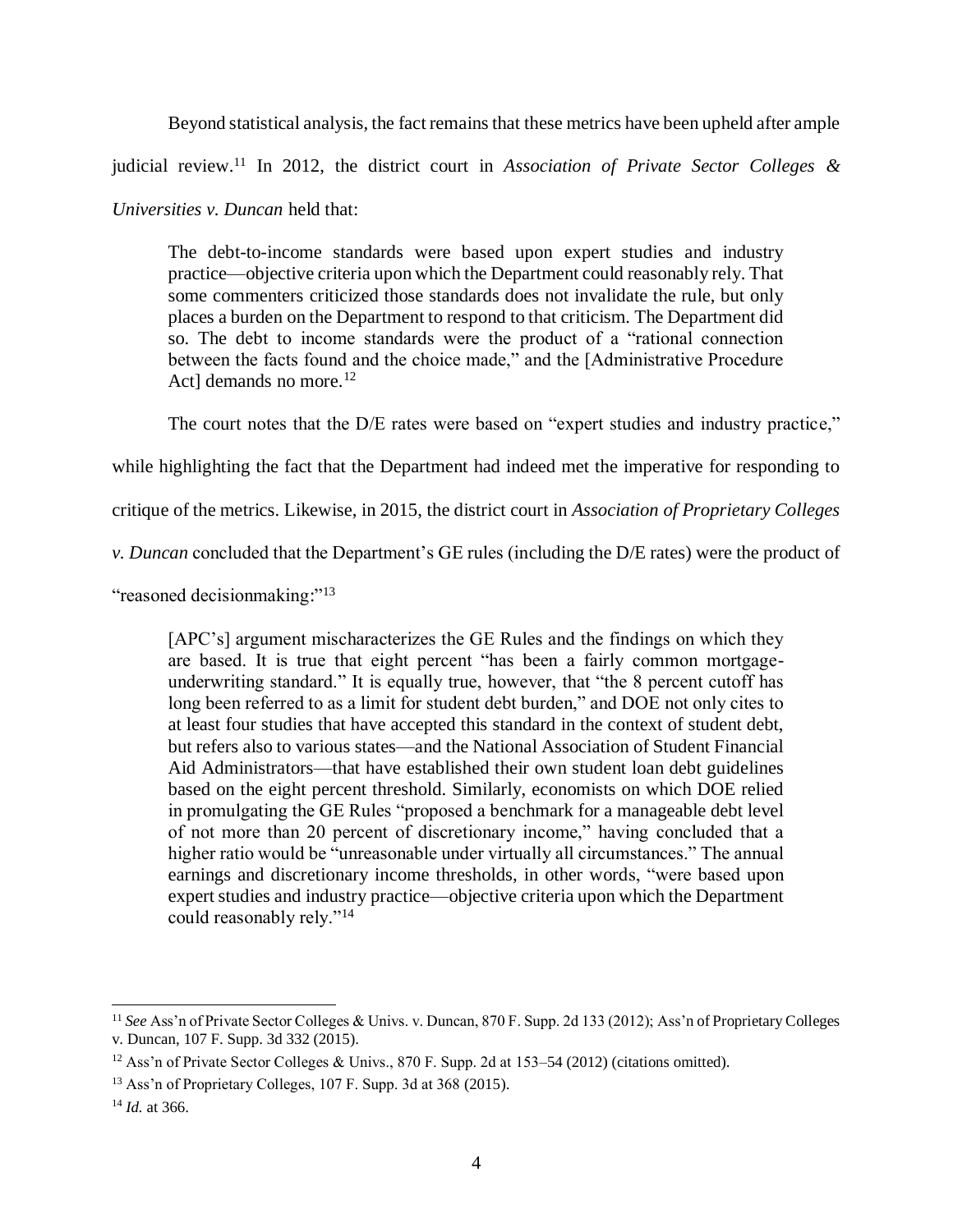Underscoring the fact that the Department cited several academic studies and highlighted several states that have adopted the eight percent threshold for assessing student loan debt guidelines, the district court provided decisive reasoning that further supports the validity of the current GE rules. As noted above, various sources of academic research and ample judicial analysis have confirmed the validity of using the D/E rates to measure GE thresholds, an argument the Department itself has made in recent litigation.<sup>15</sup> As a result, to rescind the GE regulations now contradicts what the Department has argued in court and is particularly questionable, given that the Department has offered no qualified data or research that confirms the invalidity of using the D/E rates to measure GE regulation thresholds.

#### **II. The Data Available Suggest GE Regulations Are Working to Protect Students.**

The Department's rationale in implementing the GE accountability measure was to help protect students from programs that saddled them with significant amounts of debt without sufficiently increasing their earning potential enough to offset that debt. The Department's own words from the 2014 promulgation of the GE rule make this clear: "We establish the D/E rates measure and the thresholds…to assess whether a GE program has indeed prepared students to earn enough to repay their loans, or was sufficiently low cost, such that students are not unduly burdened with debt, and to safeguard the Federal investment in the program."<sup>16</sup> New data suggest that the GE regulation is accomplishing that purpose.

A 2017 study examining "cohort repayment rates," the amount of debt that had been repaid within five years relative to the principal, revealed the financial danger of these high D/E programs. Schools with the highest debt-to-earnings ratios typically had repayment rates below fifteen

<sup>15</sup> *Id.* at 343–44.

<sup>&</sup>lt;sup>16</sup> Program Integrity: Gainful Employment; Final Rule, 79 Fed. Reg. 211, 64891 (Oct. 31, 2014) (to be codified at 34 C.F.R. pts. 600, 668).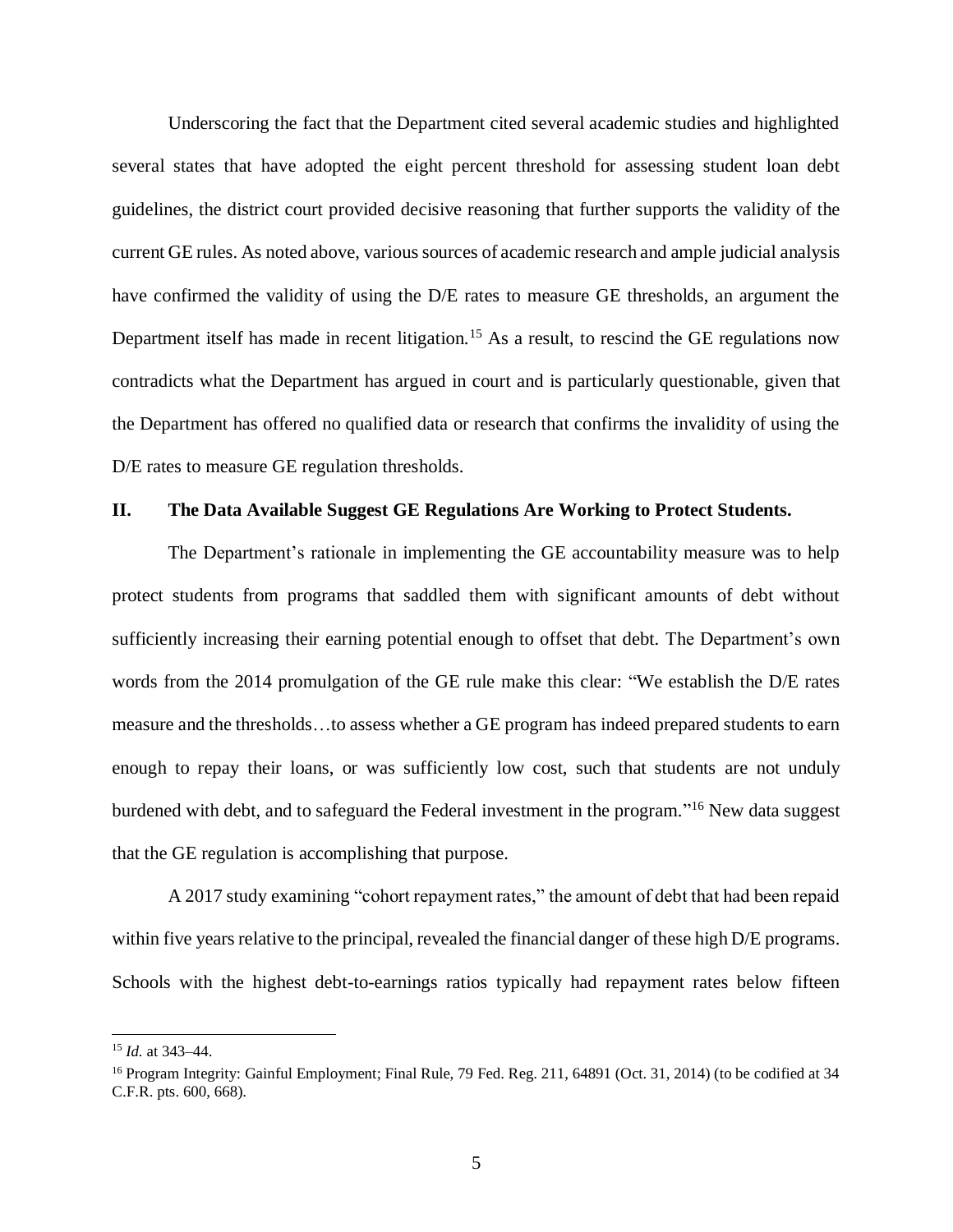percent.<sup>17</sup> A student on track for full repayment under a standard ten-year repayment schedule would have repaid approximately forty percent of the loan, meaning that these students are in especially poor shape, and in fact, the cohort is unlikely to repay completely, even after twenty years.<sup>18</sup> The poor financial outcomes associated with these low-performing, high D/E ratio institutions were particularly pronounced for low-income students, those whose families had annual incomes below \$30,000. Over forty percent of low-income students from those institutions with the worst D/E ratios defaulted on their loans within five years of entering repayment.<sup>19</sup>

Some critics of the GE regulation have argued that it unfairly targets for-profit institutions; yet, new research from the Brookings Institution helps illuminate this critique. In a careful analysis that controlled for differences in student demographics as well as employment sectors, the authors found that among non-degree certificate students, those in for-profit programs earned \$2,100 less per year than their counterparts at public institutions despite taking out \$5,000 more on average in loans.<sup>20</sup> Further, they found that students in the for-profit sector had higher debt in ninety-two percent of program fields and for-profit students had both higher debt *and* lower earnings in seventy percent of program fields.<sup>21</sup>

Perhaps even more strikingly, the authors found that students in these for-profit programs would have been better off never attending at all; earnings gains from attending these for-profit programs are at most about \$365 per year, and "even in the best case -- the increased earnings of

<sup>17</sup> Tiffany Chou, Adam Looney, & Tara Watson, *Measuring Loan Outcomes at Postsecondary Institutions: Cohort Repayment Rates as an Indicator of Student Success and Institutional Accountability* 34 (Nat'l Bureau of Econ. Research, Working Paper No. 23118, 2017), [h](http://www.nber.org/papers/w23118.pdf)ttp://www.nber.org/papers/w23118.pdf.

<sup>18</sup> *Id.* at 17.

<sup>19</sup> *Id.* at 15.

<sup>20</sup> Stephanie R. Cellini, *Gainfully employed? New evidence on the earnings, employment, and debt of for-profit certificate students*, BROOKINGS INST., Feb. 9, 2018, [h](http://brook.gs/2FY1sMK)ttp://brook.gs/2FY1sMK [https://perma.cc/VYK3-53WP].  $^{21}$  *Id.*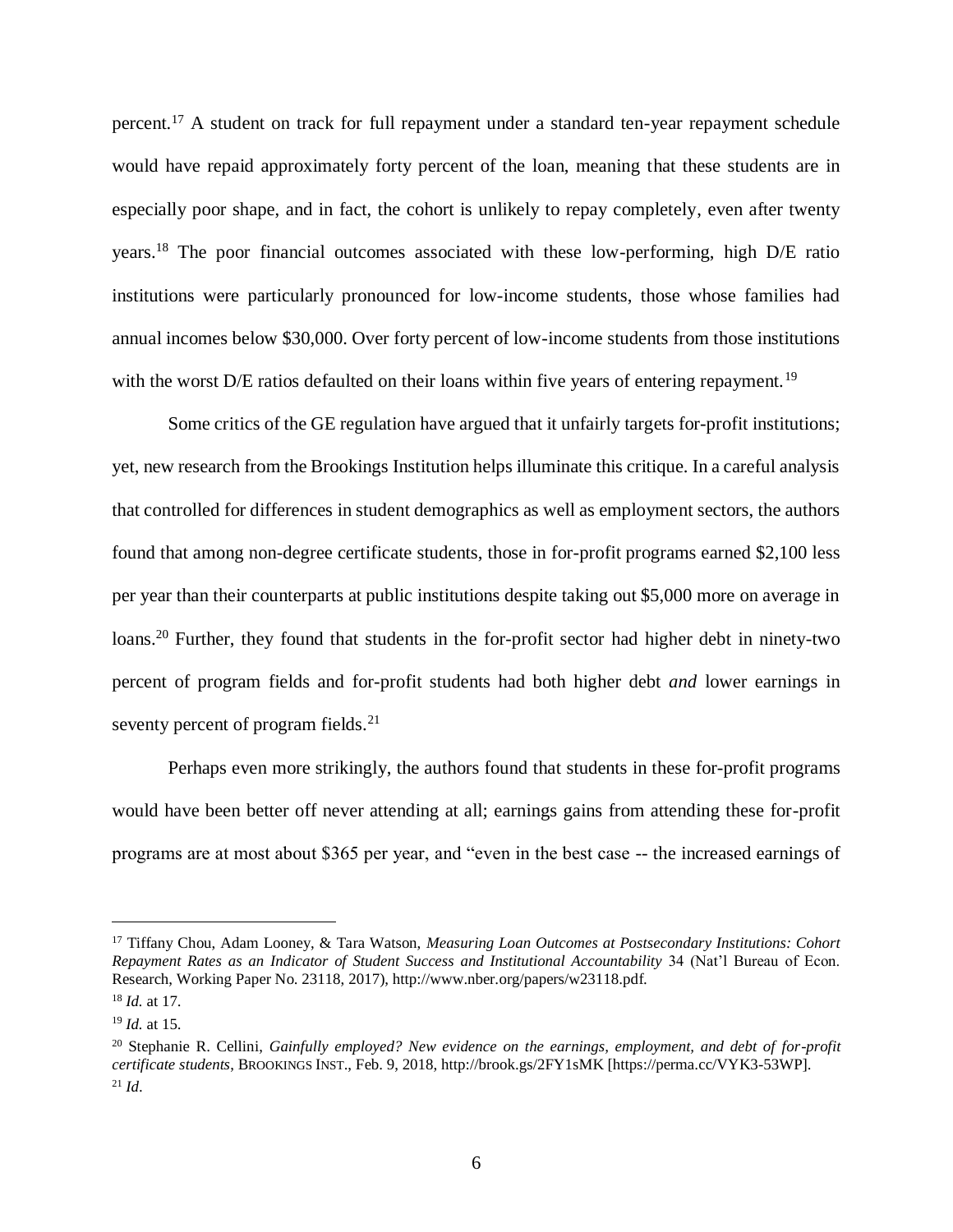for-profit certificate students are not enough to offset their debt and interest payments."<sup>22</sup> Other research has similarly found that nearly seventy-five percent of borrowers at for-profit institutions owed *more* on their loans two years into repayment than they did when repayment began.<sup>23</sup> As the data show, career education programs at for-profit institutions disproportionately produce borrowers with greater debt loads than their peers at non-profit institutions yet without correspondingly higher earnings to manage said debt. Thus, based on evidence of misconduct at for-profit institutions offering career education programs, the Department's focus on career education programs across sectors in promulgating the GE rule was wholly justified.

Others have criticized the GE regulation by claiming that the only way it protects students from these poor outcomes is by preventing them from accessing higher education altogether. They charge that eliminating access to Title IV funds for programs that fail the GE standard will reduce the number of options available to students, leading to large segments of the population being shut out of the market for education. Yet, the Department's own data from the implementation of the GE rule reveals that this argument is baseless. Less than three percent of the programs that fell under the rule actually failed the GE standard.<sup>24</sup> Clearly, this rule is not drastically reducing the options available to students; rather, it is identifying those programs most likely to leave students worse off financially than they were before attending. Strikingly, ninety-eight percent of the programs that did fail were offered by for-profit institutions.<sup>25</sup>

<sup>22</sup> *Id.*

<sup>23</sup> Adam Looney & Constantine Yannelis, *A Crisis in Student Loans? How Changes in the Characteristics of Borrowers and in the Institutions They Attended Contributed to Rising Loan Defaults*, BROOKINGS PAPERS ON ECONOMIC ACTIVITY, 1–68, 47 (2015), https://www.brookings.edu/wpcontent/uploads/2015/09/LooneyTextFall15BPEA.pdf.

<sup>&</sup>lt;sup>24</sup> Press Release, U.S. Dep't of Educ., Education Department Releases Final Debt-to-Earnings Rates for Gainful Employment Programs (Jan. 9, 2017), https://www.ed.gov/news/press-releases/education-department-releases-finaldebt-earnings-rates-gainful-employment-programs.

<sup>25</sup> *Id.*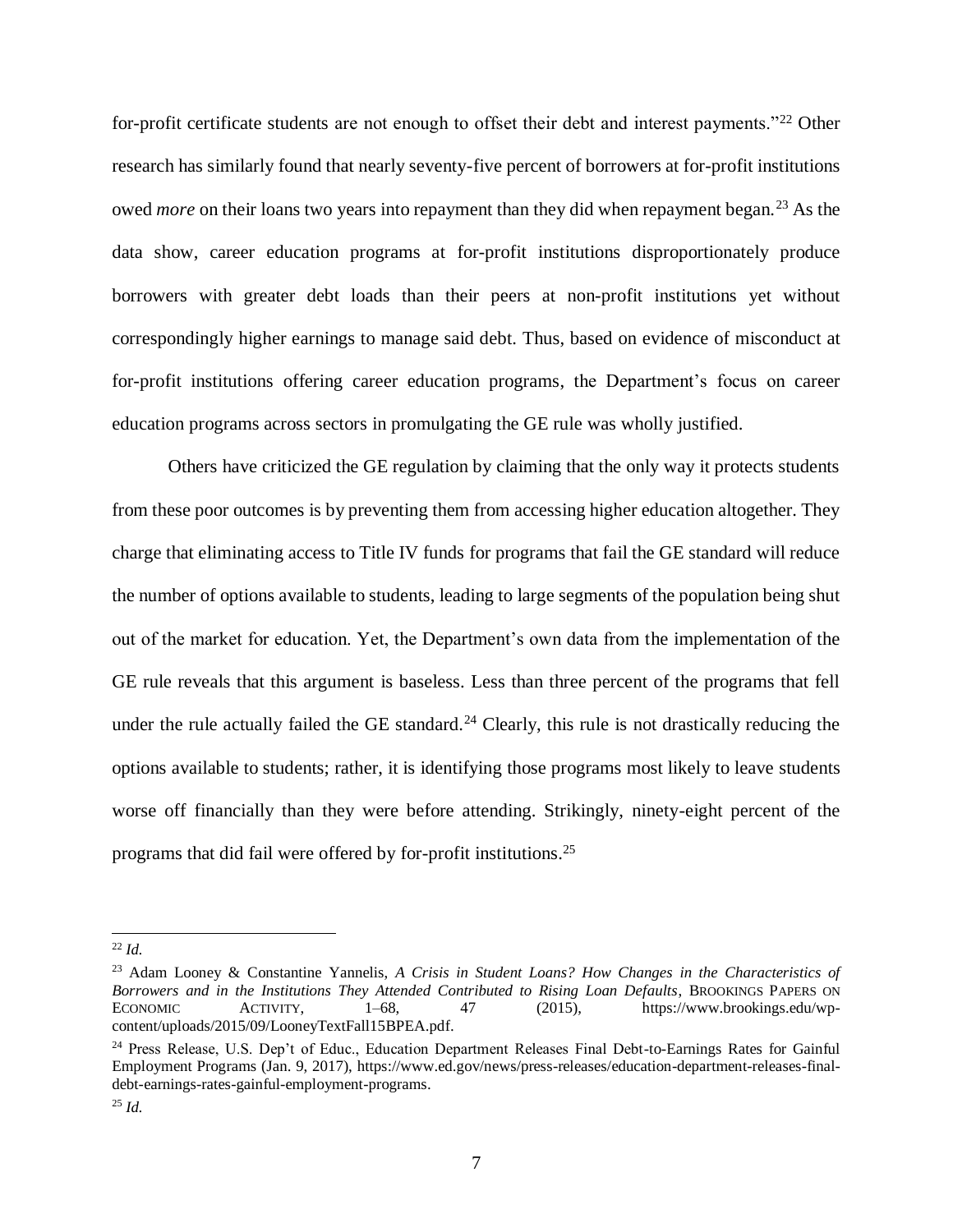Furthermore, recent research suggests that, even when a program is sanctioned for violating the Department's accountability measures, that sanction does not block students' access to education but simply redirects them toward higher-performing institutions. A recent analysis of the Department's cohort default rate ("CDR") sanctions found that although for-profit institutions that lost Title IV eligibility due to high CDRs did suffer a drop in enrollment over the subsequent ten years, a corresponding uptick in enrollment at nearby public institutions covered nearly ninety percent of the drop, notwithstanding other increases at private non-profits or unsanctioned forprofits in the area.<sup>26</sup> This suggests that the use of accountability measures like the CDR and GE standards does not leave some students unable to access education; rather, those measures function as intended, channeling students away from low-performing institutions that are likely to put them at financial risk. After all, as the district court noted in its 2015 decision, "DOE has a strong interest in ensuring that students—who are, after all, the direct (and Congress's intended) beneficiaries of Title IV federal aid programs—attend schools that prepare them adequately for careers sufficient for them to repay their taxpayer-financed student loans."<sup>27</sup>

Taken together, the data paint a clear picture. The GE rule is working to identify those programs with the highest D/E ratios, which are almost exclusively at for-profit institutions, because they are associated with such poor financial outcomes that the average student would likely be better off never attending. It is instead directing those students to higher-performing institutions that give them better opportunities to achieve financial success. Quite simply, the GE rule is working exactly as it should be.

<sup>26</sup> Stephanie R. Cellini, Rajeev Darolia & Lesley J. Turner, *Where Do Students Go when For-Profit Colleges Lose Federal Aid?* 19 (Nat'l Bureau of Econ. Research, Working Paper No. 22967, 2016), http://www.nber.org/papers/w22967.pdf.

 $^{27}$  Ass'n of Proprietary Colleges v. Duncan, 107 F. Supp. 3d 332, 354 (2015).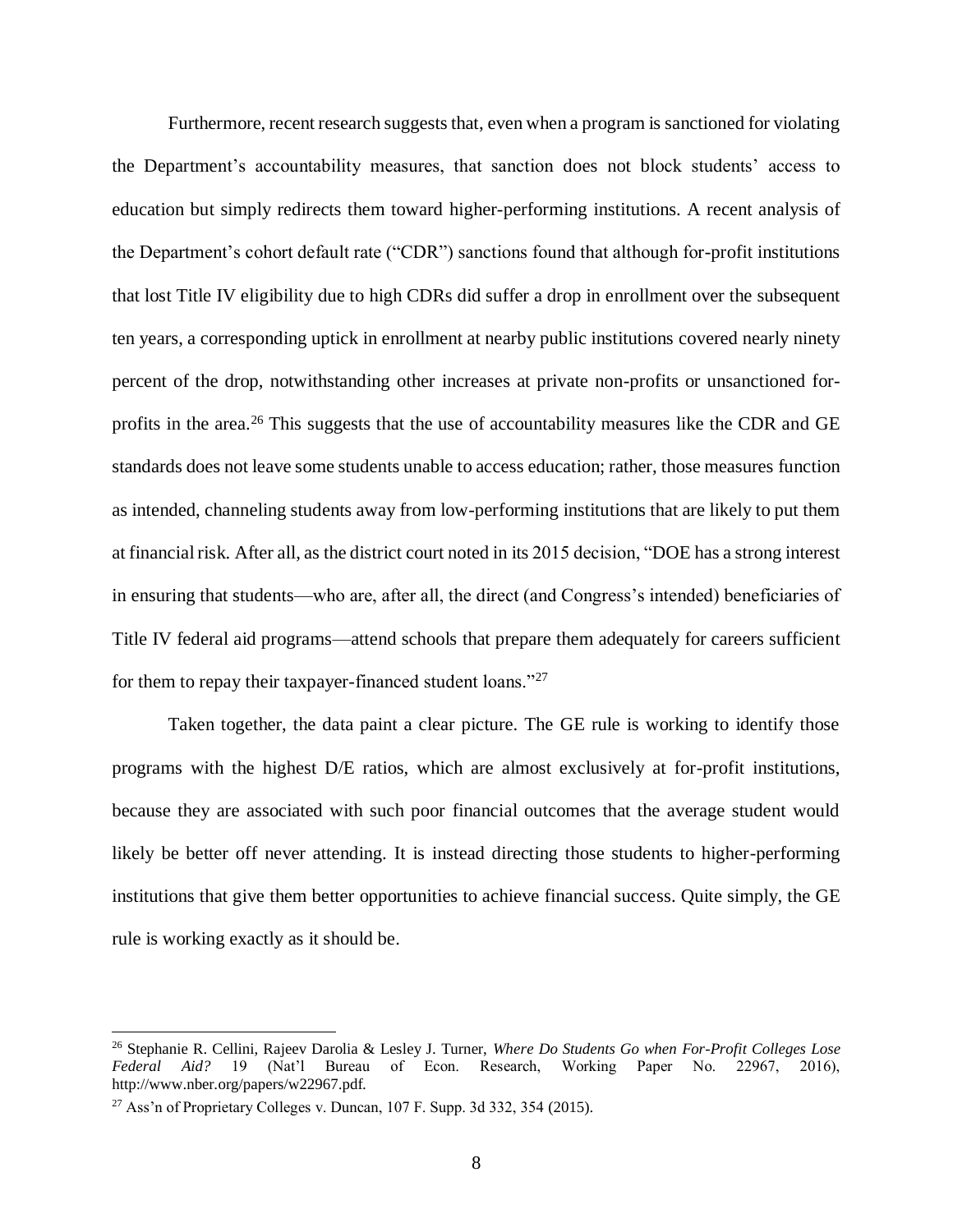### **III. The Proposed Rulemaking Undermines Protections for Student Borrowers.**

By rescinding the GE regulations, the Department would be effectively moving protections for students back in time, undoing progress made over the past three decades. In 1988, President Reagan's Secretary of Education, William J. Bennett, sent a letter to the late Senator Edward M. Kennedy of Massachusetts, chairman of the Senate Labor and Human Resources Committee (now the Senate Health, Education, Labor, and Pensions Committee), urging Congress to act in light of rampant abuse of federal student aid programs, particularly among proprietary schools.<sup>28</sup> Secretary Bennett wrote that, in his Department-funded report, the committee members would "find accounts of semi-literate high school dropouts lured to enroll in expensive training programs with false hopes for a better future cruelly dashed."<sup>29</sup> He further noted, "The pattern of abuses revealed in these documents is an outrage perpetrated not only on the American taxpayer but, most tragically, upon some of the most disadvantaged, and most vulnerable members of society."<sup>30</sup> In response to Secretary Bennett's call to action, the Department moved to institute CDR thresholds to hold schools participating in Title IV funding accountable for ensuring their students graduated with gainful employment, eventually curbing two-year national student loan default rates from a high of 22.4% in FY 1990 to 4.5% in FY 2003.<sup>31</sup>

In the past two decades, however, we have seen another upswing in student loan default rates, and it comes as little surprise that these numbers coincide with an increase in student

<sup>28</sup> Robert Rothman, *Bennett Asks Congress To Put Curb On 'Exploitative' For-Profit Schools*, EDUC. WEEK, Feb. 17, 198[8,](https://www.edweek.org/ew/articles/1988/02/17/07450039.h07.html) https://www.edweek.org/ew/articles/1988/02/17/07450039.h07.html.

<sup>29</sup> *Id*.

<sup>30</sup> *Id*.

<sup>&</sup>lt;sup>31</sup> FED. STUDENT AID, U.S. DEP'T OF EDUC., FY 2011 2-Year National Student Loan Default Rates (last visited Sept. 7, 2018), https://www2.ed.gov/offices/OSFAP/defaultmanagement/defaultrates.html.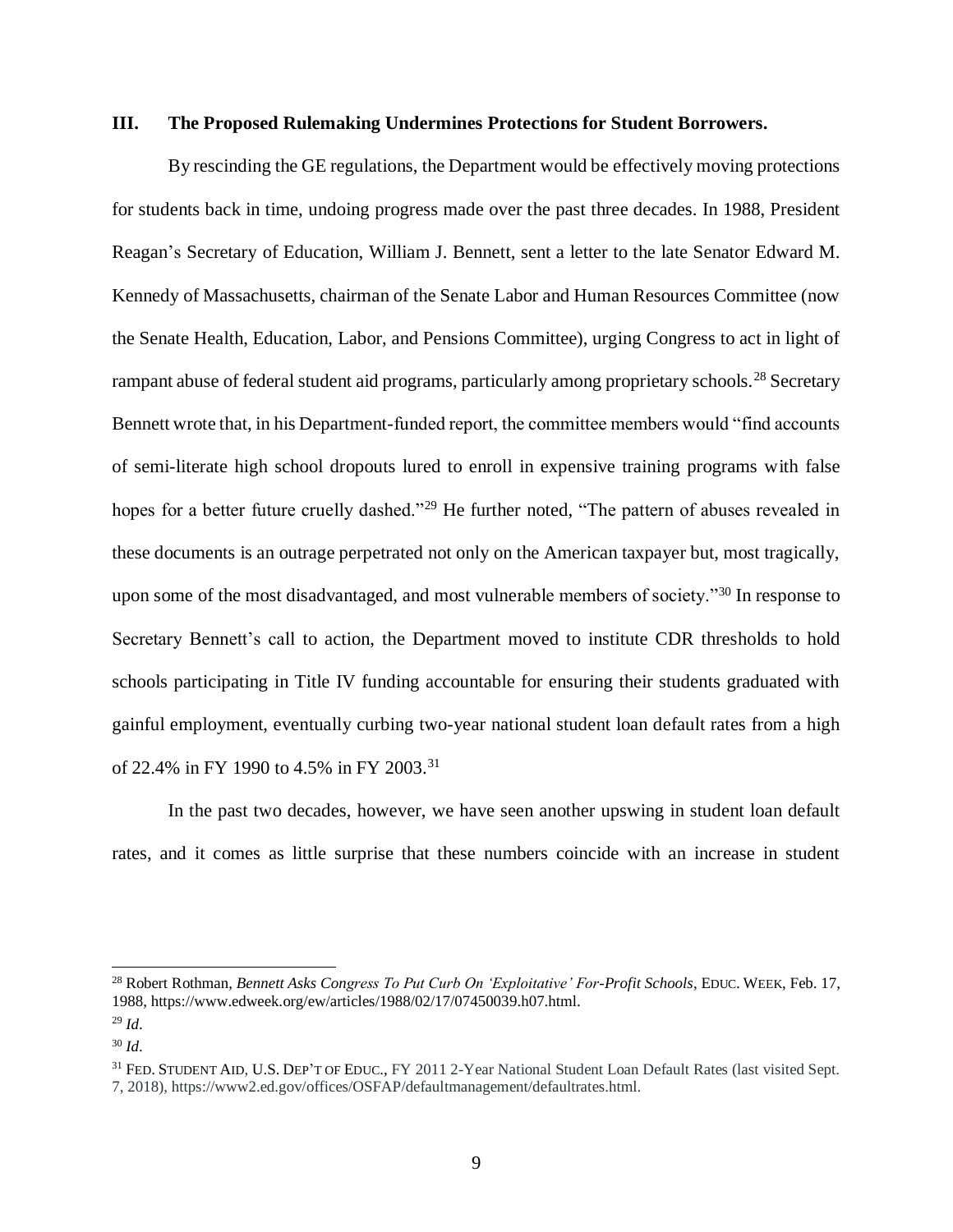enrollments, particularly among for-profit institutions.<sup>32</sup> In part, this explosive increase in undergraduate student enrollment came on the heels of new regulations announced by the Department in 2002, allowing colleges to offer incentive payments to admission recruiters.<sup>33</sup> Benefiting greatly from this regulatory change as a result of aggressive recruitment strategies, forprofit colleges since then have received a disproportionate share of federal student loans as enrollment has increased.<sup>34</sup> As Iowa Attorney General Tom Miller remarked regarding measures to relax oversight of for-profit institutions, "It was the green light, it said the sky's the limit. From that point on is when we had this huge explosion in fraud."<sup>35</sup> In 2009, student enrollment at forprofit institutions represented roughly eleven percent of postsecondary student enrollment overall; yet, that segment of the postsecondary education industry also received twenty-six percent of all federal student loan disbursements.<sup>36</sup> Even more strikingly, for-profit institutions accounted for nearly fifty percent of student loan defaults in the same year.<sup>37</sup> The overwhelming evidence over the past three decades makes clear the necessity of implementing and maintaining the current GE regulations.

<sup>32</sup> *Id.*; *see* NAT'L CTR. FOR EDUC. STATISTICS, U.S. DEP'T OF EDUC., UNDERGRADUATE ENROLLMENT 3 (2014), https://nces.ed.gov/programs/coe/pdf/Indicator CHA/coe cha\_2014\_05.pdf. Undergraduate student enrollment increased by 325% between 2000 and 2010, compared to 20% at nonprofit and 30% at public institutions during that same timeframe.

<sup>33</sup> Anne Marie Borrego, Stephen Burd, & Dan Carnevale, *Education Department Seeks to Ease Rules on Student Aid*, THE CHRONICLE OF HIGHER EDUC., Aug. 16, 2002, https://www.chronicle.com/article/Education-Department-Seeksto/2377.

<sup>34</sup> David J. Deming, Claudia Goldin & Lawrence F. Katz, *The For-Profit Postsecondary School Sector: Nimble Critters or Agile Predators?*, 26 J. ECON. PERSP. 139, 151 (2012), https://pubs.aeaweb.org/doi/pdfplus/10.1257/jep.26.1.139.

<sup>35</sup> Jillian Berman, *State attorneys general take aim at the Trump administration's student loan agenda*, MARKETWATCH (June 7, 2018), https://www.marketwatch.com/story/state-attorneys-general-take-aim-at-trumpadministrations-student-loan-agenda-2018-06-07.

<sup>36</sup> *Id.*

<sup>37</sup> *Id.* at 153.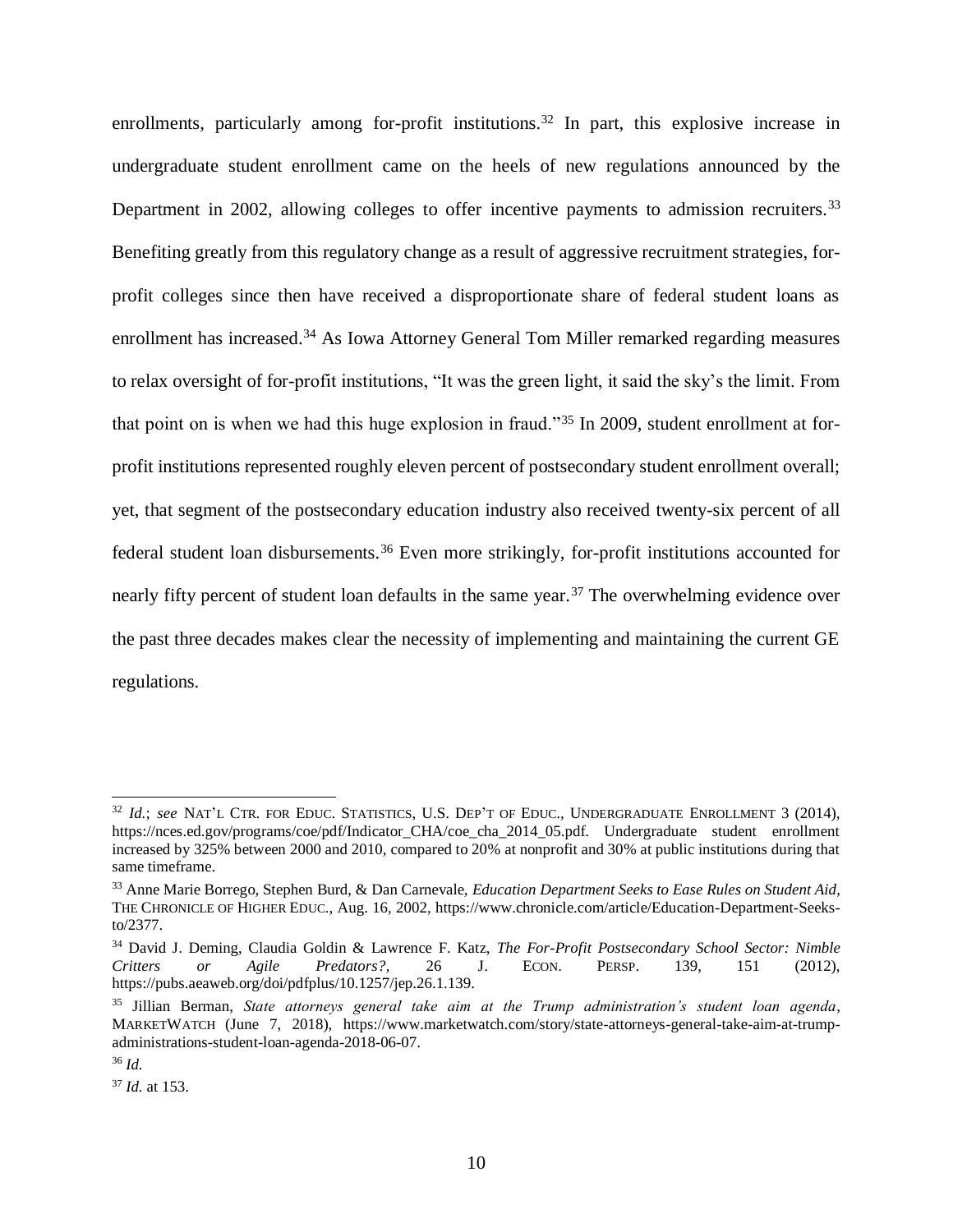The Department has proposed replacing the GE regulations with no required disclosure at all, instead potentially allowing schools to post voluntarily unspecified information about average earnings via the College Scoreboard or some other informational entity, while arguing that submitting D/E rates poses an undue burden on institutions that fall under the GE regulations. Yet, the Department's proposal contradicts its own concern about creating additional burdens by shifting that burden from institutions onto students. A model that relies solely on students making informed decisions as consumers fails to account for the complex set of factors that impacts a student's decision making.<sup>38</sup> Research shows that these factors manifest in concepts of "alignable" assortments" (decisions along a single dimension) and "non-alignable assortments" (decisions along multiple dimensions).<sup>39</sup> "Alignable assortments" might include making a decision between laptops differing only in screen size, while "non-alignable assortments" are complicated by a variety of factors that must be considered in making a decision.<sup>40</sup> Clearly, choosing a college is not nearly as simple as choosing which laptop to buy. Consumers want to know that the products they consider will not ultimately cause them more harm than good, particularly when the potential for harm is known. The GE regulations impact only those institutions likely to cause students more harm than good. To eliminate hard-fought safeguards designed to protect students from underperforming if not unscrupulous institutions is not only to permit student exploitation, but also to *participate* in it. This is akin to selling defective appliances known to explode, only to disclaim responsibility under the reasoning that consumers must bear their own risk.<sup>41</sup> Selling exploding

<sup>38</sup> John Beshears, James J. Choi, David Laibson & Brigitte C. Madrian, *How are Preferences Revealed?* (Nat'l Bureau of Econ. Research, Working Paper No. 13976, 2008), http://www.nber.org/papers/w13976.pdf.

<sup>39</sup> Judith Scott-Clayton, *The Shapeless River: Does a Lack of Structure Inhibit Students' Progress at Community Colleges?* 13 (Cmty. Coll. Research Ctr., Working Paper No. 25, 2011), https://ccrc.tc.columbia.edu/media/k2/attachments/shapeless-river.pdf. <sup>40</sup> *Id.*

<sup>41</sup> *See cf.* Elizabeth Warren, *Unsafe at Any Rate*, DEMOCRACY JOURNAL (Summer 2007), https://democracyjournal.org/magazine/5/unsafe-at-any-rate/.